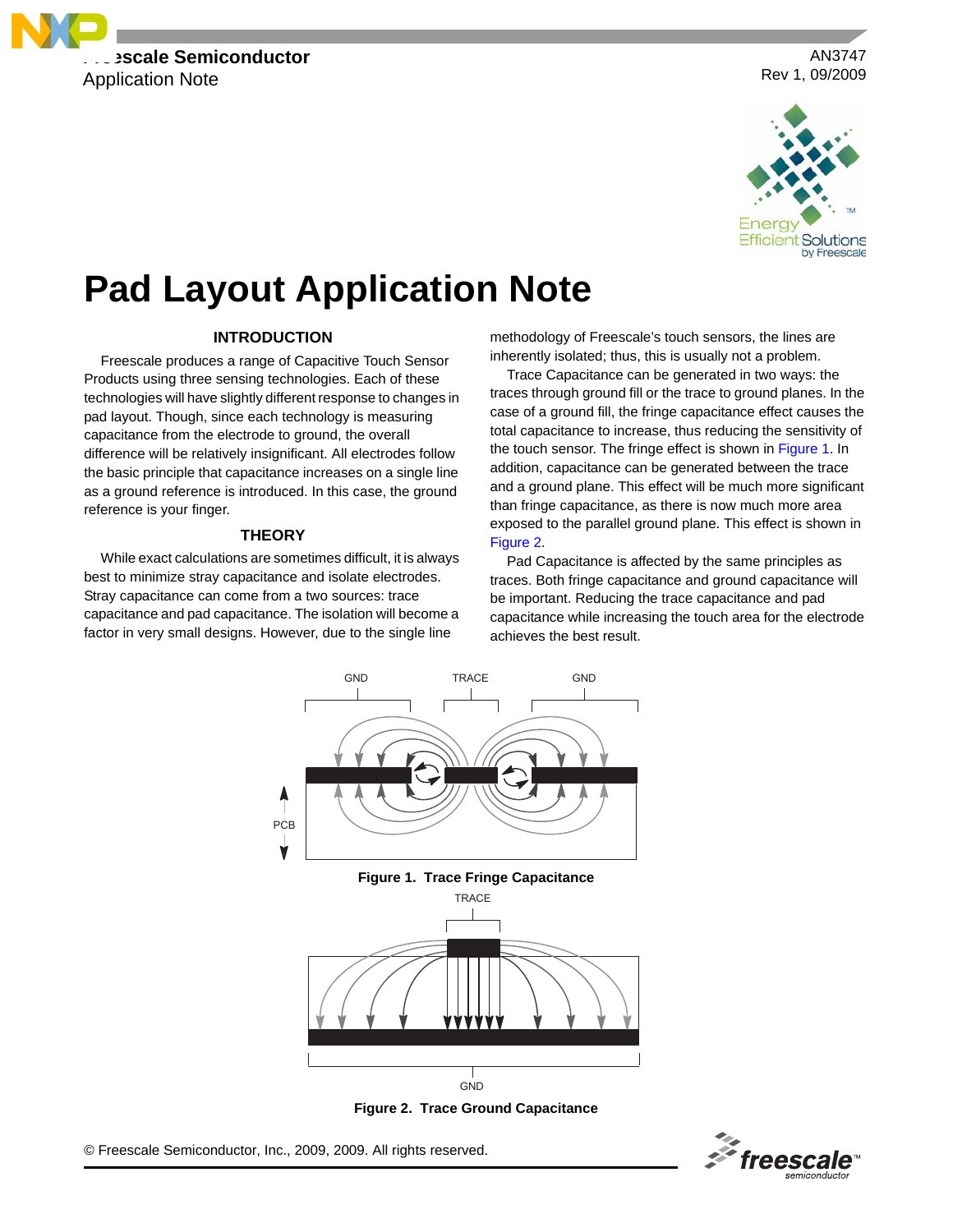

# **DESIGN CONSTRAINTS FOR CONDUCTIVE PADS**

## **Pad Size / Dielectric Thickness**

When using Freescale touch sensors, relatively basic pads are all that is needed. Using square or circular pads should provide the best results. There is a significant relationship between the size of the pad and the thickness of the material that will separate a user's finger from the conductive surface. For very small pads, thin plastics must be used. With large pads, thicker plastic covers are acceptable.

The minimum pad size for Freescale's products is 3 mm by 3 mm when using thin film overlays to about 0.5 mm thickness of acrylic or ABS plastic. The maximum pad size used for touch is about 1.5 mm by 1.5 mm. This thicker pad can be used with plastics of up to 3 mm thickness and still achieve consistent operation.

Minimum Pad Size: 3 mm by 3 mm Maximum Pad Size: 15 mm by 15 mm Minimum Dielectric Thickness: Film Maximum Dielectric Thickness: 3mm

# **Pad Layout Constraints**

Even though electrode design is fairly simple for a single line system, other requirements in a system may have shielding requirements for noisy environments, and this can complicate the design. If shielding is required in an application, it is best to use coplanar ground, as this will have the least influence on the capacitance. The best way to do this is to surround a pad with a ground connected ring. The ring can be the minimum thickness for the production technology, and the space between the ring and the electrode can also be the minimum thickness, as shown in [Figure](#page-1-0) 3.



**Figure 4. Ground Plane Usage**

## **Trace Layout Constraints**

For traces to electrodes, the total capacitance should be minimized. Thus, the pad width and length should be kept as small as possible. Using <0.20 mm width traces on the electrode lines is recommended. Trace length should be kept as small as possible as well. Although, 1 mm – 20 cm trace lengths should be fine for most applications.

# Trace Width: <0.20 mm Trace Length: 1 mm to 200 mm

Note that if ground planes are used in a system, the capacitance generated from a trace will be greatly increased. Thus, with ground planes, the maximum length should be 40 mm instead of 200 mm.

When routing traces on a board for capacitive sensors, one of the goals must be to reduce the effect that one electrode will have on another. To reduce the coupling effect of electrodes, traces should never be routed under other electrodes. However, it is no problem for traces to cross.



**Figure 3. Pad Layout Constraints**

<span id="page-1-0"></span>Note that a ground plane should not be used to shield the electrode from noise. In some cases this ground plane can actually amplify noise by transmitting this across power on the board.



**Figure 5. Correct Electrode Tracing**



**Figure 6. Incorrect Electrode Tracing**

# **AN3747**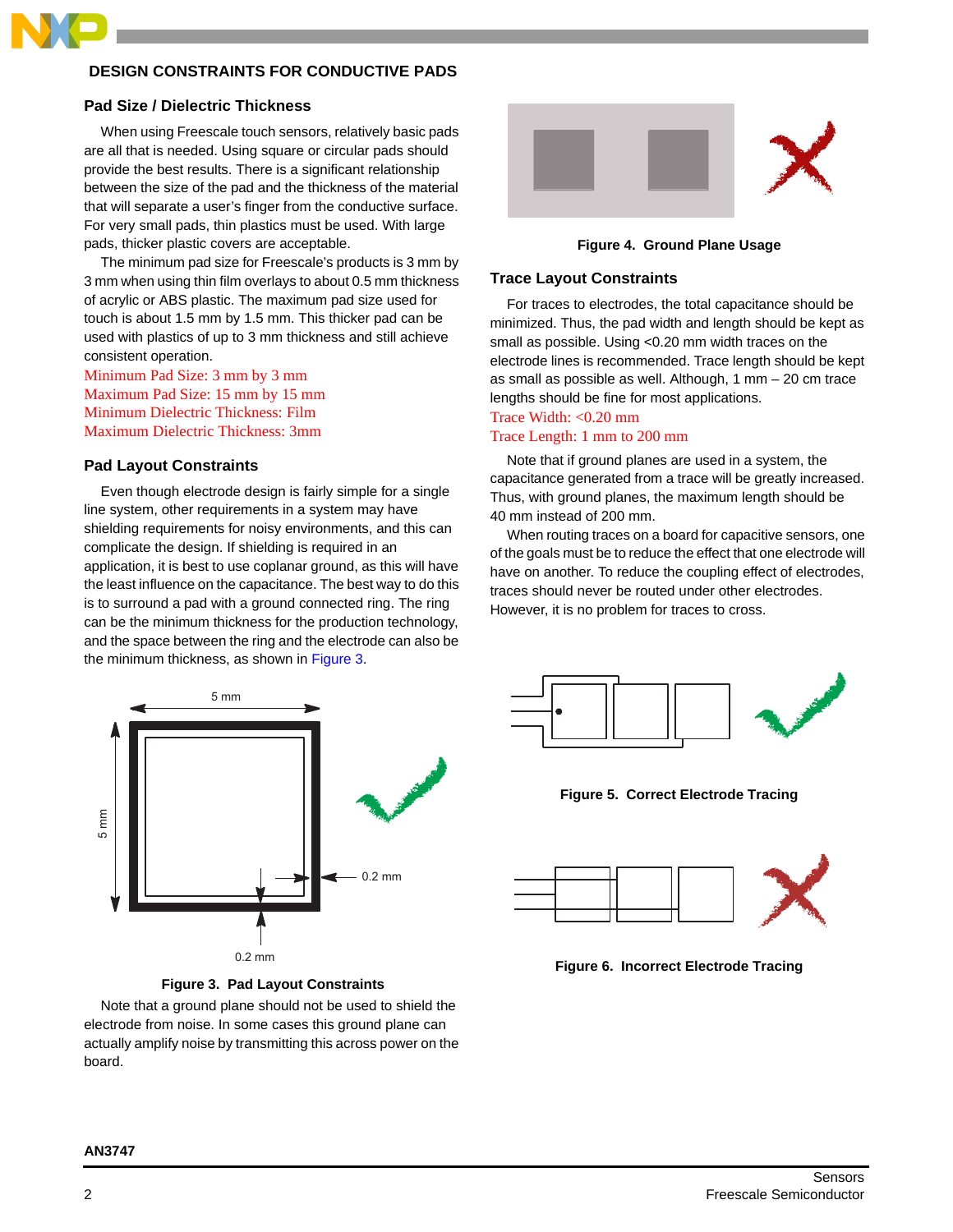# **Neighboring Buttons**

In most designs, buttons are placed very close together. When using Freescale's touch sensors the single line methodology provides a great deal of electrode independence, allowing electrodes to be placed in very close proximity. Two buttons do not need to be separated by any more than simple trace widths, but it is recommended that the ground ring is used in this case. The minimum edge to edge distance between two pads is going to be equal to three times the minimum tolerance for the manufacturing system, as shown in [Figure](#page-2-0) 7.



<span id="page-2-0"></span>

When using Indium Tin Oxide (ITO) film, the design must chance slightly, though all of the basic principles still apply. The two primary differences between resistive film and conductive pads are the resistive nature and the single layer design requirement.

# **Resistive Traces**

Resistive Traces can cause problems depending on the total resistance of the trace. Different ITO films will have varying resistance. A higher resistance will increase the transitivity of the film. The unit for the resistance of a film is Ohms per square. The total resistance of a trace can be calculated by dividing the length by the width (to obtain the number of squares) and multiplying the result by the Ohms/sq. In the case that a trace is 105 mm and 0.15 mm thick, the number of squares would be 700. If the resistance per square is 50 Ohms, the total resistance of the trace would be 35 kOhm.

Each of Freescale's devices will respond differently to high resistance traces, but all can tolerate even moderately high resistances.

E-field (PN: MC33941) – The E-field device family can tolerate resistances of up to 2 MΩ with no significant change in the output or setup.

Software (PN: MPR084) – The software device family can tolerate resistances of up to 100 kΩ but will require settings to



<span id="page-2-3"></span>

be changed. The electrode measurement mechanism on the software based devices charges through an external resistor to the IC. Thus, this resistance may also have to be calibrated for the different trace resistance values.

ASIC State Machine (PN: MPR031) – The state machine family can tolerate resistances of up to 1 M $\Omega$  but may require settings to be changed. These devices will not be as sensitive to trace resistance variation, and their performance will not be decreased. Some register settings on the device may need to be slightly adjusted to compensate for the high resistance. Even larger resistances of up to 5 MΩ may also work with these devices. However, depending on the pad, capacitance may be outside the standard operating range.

Due to the total resistance restrictions, it may be necessary at times to make the traces to the touch pads wider. When doing this, ensure that the space over an electrode where a user would touch the film cannot be covered in a way that a touch is detected. The best way to do this is to keep the area under a finger for a trace less than 20% of the area where a touch pad is. In most cases, it can be assumed that a person's finger is approximately 15 mm by 15 mm area. Thus, if a 15x15 mm square is placed anywhere on a trace, the total area should be 1/5 of the area for a pad. This is shown in [Figure](#page-2-1) 8 and [Figure](#page-2-2) 9.



**Figure 8. Trace Width Correct**

<span id="page-2-1"></span>

**Figure 9. Trace Width Incorrect**

# <span id="page-2-2"></span>**Single Layer Design**

Apply the same rule as above. When one pad is being touched, a user's finger should not cover 20% of the area of another pad by having a trace too near to a pad. If this is done, it could result in a false touch. This principle is shown in [Figure](#page-2-3) 10 and [Figure](#page-2-4) 11 below.



<span id="page-2-4"></span>